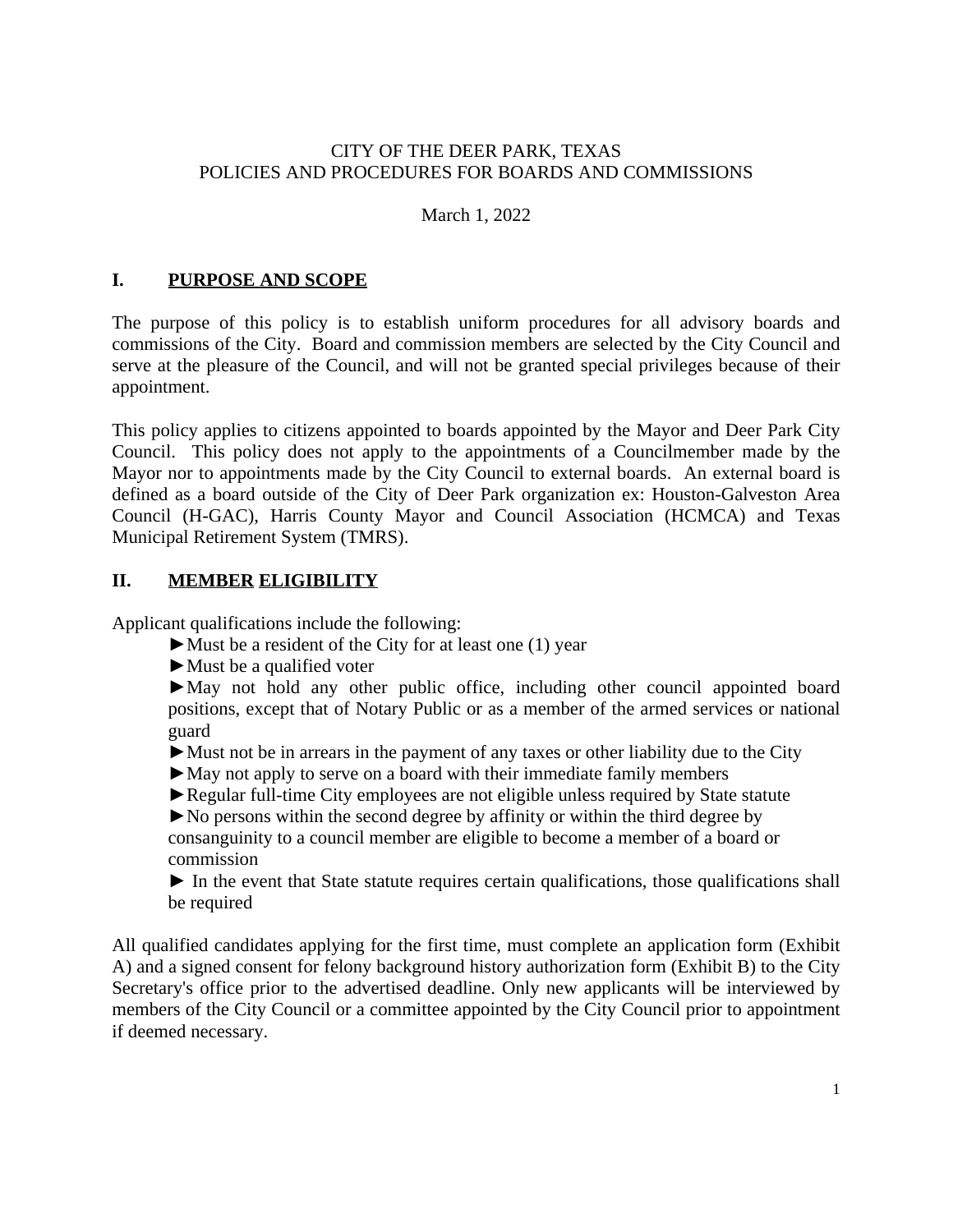Members shall be appointed for terms of two (2) years, and may be removed at any time by the City Council. Terms of office will be staggered so approximately one-half the membership at any time has experience. In the event a vacancy occurs prior to the expiration of a full term, the City Council may appoint a new member to complete the unexpired term. Any member of a board or commission may be re-appointed by the City Council upon completion of an application and reviewed by members of the City Council or a committee appointed by the City Council prior to appointment.

A member of a board or commission ceasing to reside in the City of Deer Park during his or her term of office shall immediately forfeit his or her position.

## **III. RECRUITMENT**

Advertising of scheduled vacancies for terms expiring in May will occur beginning in February and the period of recruitment will end the first Friday of April and advertising for terms expiring in December will occur beginning in September and the period of recruitment will end the first Friday in November. The Committee will review, select and interview new and qualified candidates and make a recommendation to the City Council.

Citizen involvement may be solicited in a variety of ways including, but not limited to:

\* posting of notice on official bulletin board \* press releases \* utility billing inserts \* city E-news \* website advertisements \* social media resources \* DPTV public service announcements \* nomination by invitation

All recruitment efforts will highlight the deadlines for application receipt. Candidates chosen by the Committee for interview will be provided a schedule of dates for the interviews and the expected date of action on appointment by City Council.

## **IV. APPLICATION PROCESS**

Application forms shall be made available online at www.deerparktx.org and in the City Secretary's Office. The application shall solicit information about the applicant's background, including current and past occupations and involvement in and knowledge of issues related to the subject of the board to which they are applying. In addition to the completed application, applicants are encouraged to submit a short bio or resume. Applicants may apply for more than one board; however, no person shall serve concurrently on more than one board.

Incumbents who are eligible and wish to seek another term must reapply in the same manner as other applicants.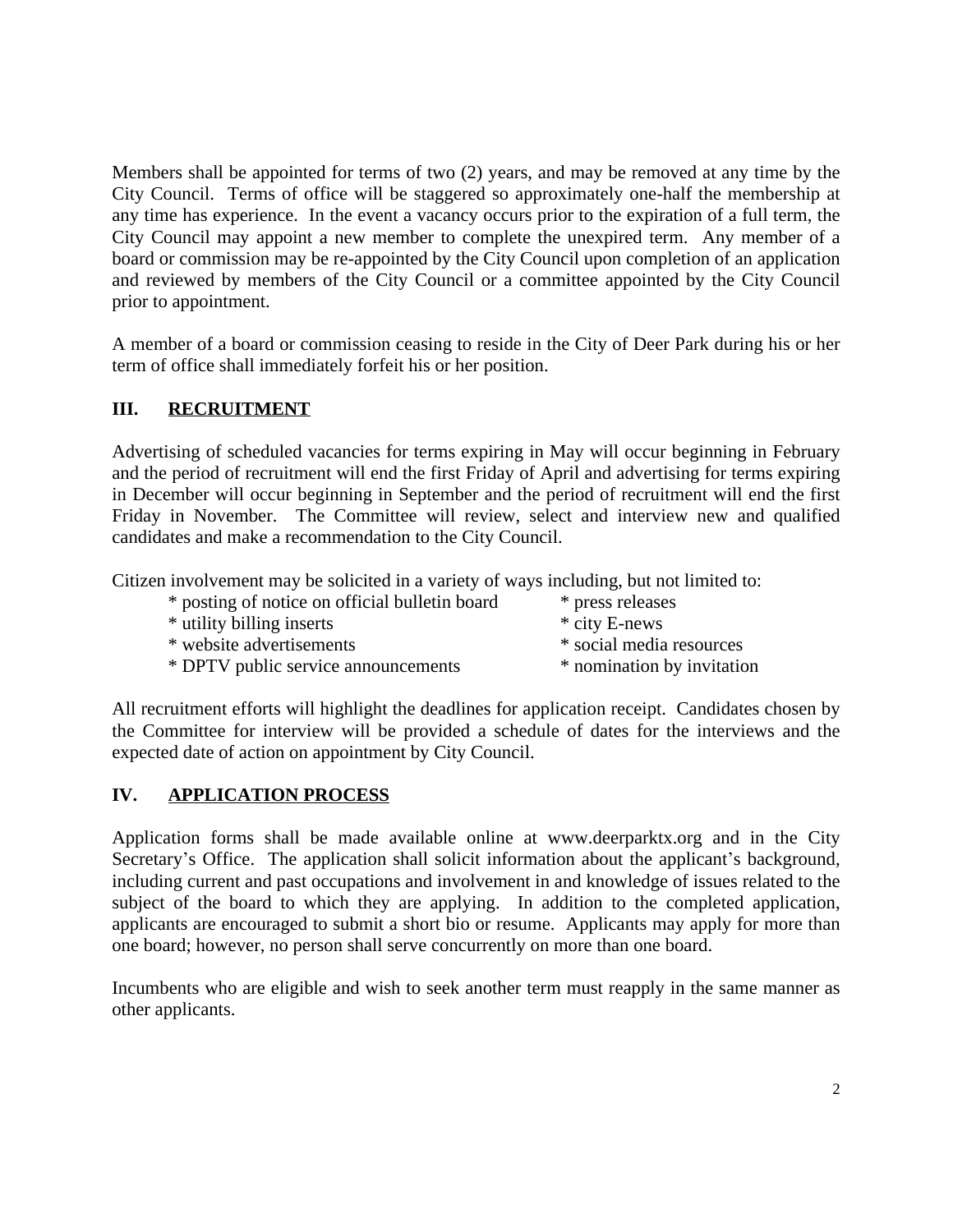Applications are considered current for one year from submittal date, after which the application will be removed from consideration In order to be considered in the next recruitment period, the applicant is required to submit a new application.

To encourage citizen involvement, no person shall serve concurrently on more than one City of Deer Park board except that the Board of Adjustment board members serve as the Planning and Zoning Commission. The Deer Park City Charter prohibits dual office holding. Service as a City of Deer Park board member is considered an office and should a board member become a candidate for any other city public office then the candidate will not resign until elected.

In addition to these eligibility criteria, the City Council may set specific skills and experience desired for each board.

#### **NOTE: Information provided is public and subject to the Texas Public Information Act (Government Code Chapter 552)**

## **V. SELECTION COMMITTEE SELECTION AND RESPONSIBILITIES**

### **Council Nominating Committee**

At the first Council meeting in April (May term) or November (December term) the Committee, to consist of up to three Council members, shall be recommended for appointment by the Mayor with concurrence through a motion of the full City Council.

The Committee is charged with screening applications, conducting interviews and making recommendations of appointment for advisory boards and quasi-judicial boards. With the concurrence of the applicant, the Committee may consider the applicant for service on another board if the Committee determines that the skills and competencies of the applicant are more suited for service on that board.

#### **Applicant Review**

The City Secretary will review the eligibility requirements and identify those applicants that are ineligible for appointment before submitting applications to the Committee for final review.

The Committee will review the applications in accordance with the eligibility criteria set by the City Council for each board. Additional information available for consideration could include evaluations from the staff liaison and member attendance records.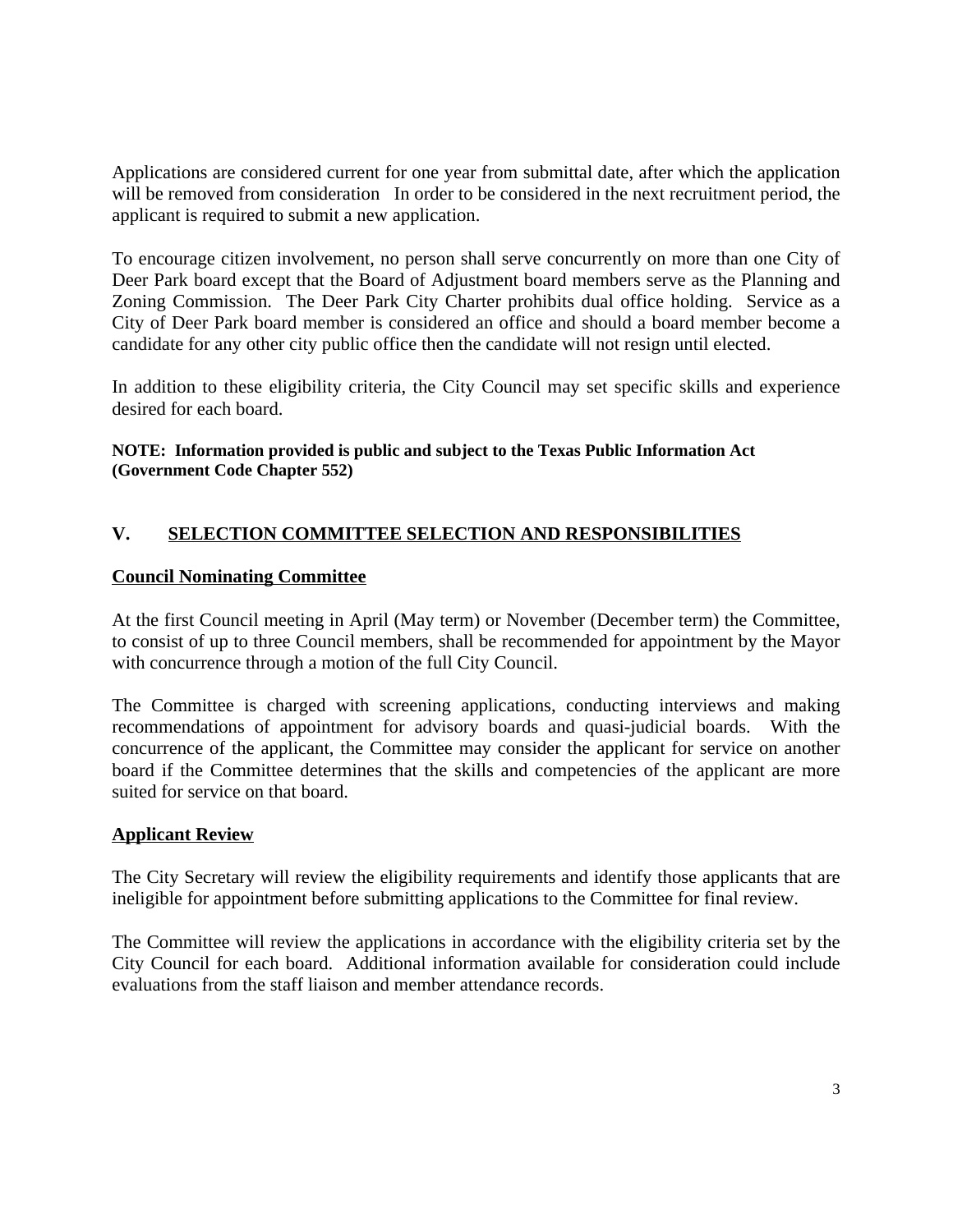The Committee may take into account past applications submitted by a candidate and any past interviews for board positions if they deem multiple applications show a spirit of public interest and dedication on the part of the applicant. Previous experience on other boards or experience on a similar board in a previous city of residence is another factor to consider.

### **Interview Process**

In January or August (determined by term considering), the City Secretary will notify board members with expiring terms of the upcoming end of their term. If the member wishes to seek another term to a board or appointment to a new board, he/she must reapply in the same manner as other applicants. The Committee will review each application from current board members and conduct interviews on new applicants prior to the end of January or August. The City Secretary shall schedule and confirm interviews under the direction of the Committee.

In early April/November, the Committee will select a number of the most promising applicants for interview. The exact number selected will vary based on the number of openings, and the number and quality of applicants.

Interviews will be conducted in mid-April/November to ensure the Committee time for evaluation of each applicant. The City Secretary shall schedule and confirm interviews under the direction of the Committee. Applicants who fail to attend their scheduled interview forfeit the interview and will not be rescheduled.

A list of interview questions has been created. All candidates will be asked the same questions. The Staff Liaison can provide additional questions to the City Secretary for the applicant.

The Committee will strive to achieve a balance of:

- Qualified applicants covering the range of qualifications specified for the board;
- Experienced and new members;

#### **Appointment Process**

The Committee shall evaluate each applicant for each vacant position considered for appointment. Prior to making recommendations to the full City Council, the Committee shall advise the City Secretary to notify each board member whom requested another term as to whether or not their name will be placed in nomination before the full City Council. Notification shall be done by email and/or letter.

The Committee shall make its recommendations to the full Council. When the entire Council is reviewing the committees' selections in the final step of the process, open meeting rules shall be enforced. Quasi-judicial board appointments may be discussed in executive session, while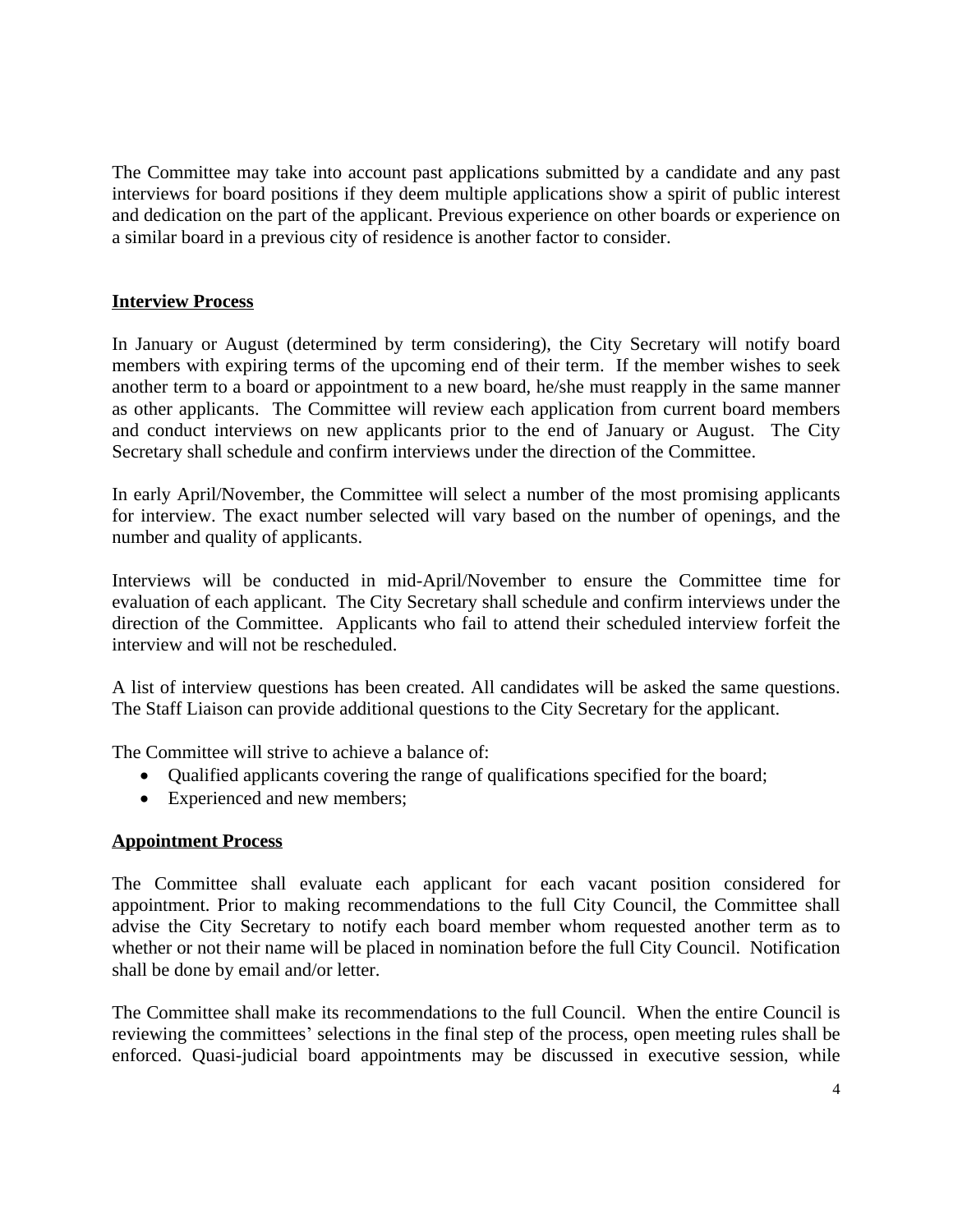advisory board applications must be discussed in an open session either in workshop or at the open Council Meeting.

The next business day, after the City Council makes the appointments, the City Secretary shall prepare and mail letters to each person appointed to a board and each applicant not selected for service. Appointment letters shall state the name of the board the member has been appointed to the term of service and Council's appreciation for their service to the citizens of Deer Park.

## **VI. TERM OF OFFICE**

Board members serve for a staggered term of two years with the exception of the Recreation Commission and the Senior Citizens Commission members who serve a consecutive two year term. Terms expire on either May 31 or December 31 of the year. In the event that appointments are not made prior to the expiration of the member's term, the board member will continue to serve until appointments are made.

Citizens are appointed to serve on a board at the pleasure of the City Council. The City Council retains the right to replace any appointed member at any time and for any reason. Board members are appointed for a limited purpose and time and once the assigned term of office is completed, they are excused from this appointment unless the City Council selects them for another term of service in accordance with the adopted policy for board service.

### **VII. MID TERM APPOINTMENTS**

Occasionally a board member may be unable to finish his or her term or will be removed by the City Council prior to the term ending. In such cases, the vacant position must be filled by a midterm appointee who will serve out the remainder of the term. Instead of soliciting applicants again, the Committee may refer to the applicant pool kept by the City Secretary's Office. Currently that office holds all applications for one year, and maintains a chart of interviews conducted during the past three appointment years. If the current pool is deemed too small to accommodate the vacant position(s), or the respective Committee wants to consider additional applications, a new application solicitation campaign could take place in the same manner as the typical annual recruitment process.

## **VIII. NEW MEMBERS**

Upon completion of the selection process, all new members should make every effort to become as familiar as possible with all aspects of his or her particular board. To aid in the process, new members will be furnished copies of pertinent telephone numbers of other members and applicable information and regulations that govern that board.

New members of the Planning and Zoning Commission and Board of Adjustment having quasijudicial authority shall be required to attend specialized training on the Open Meetings Act,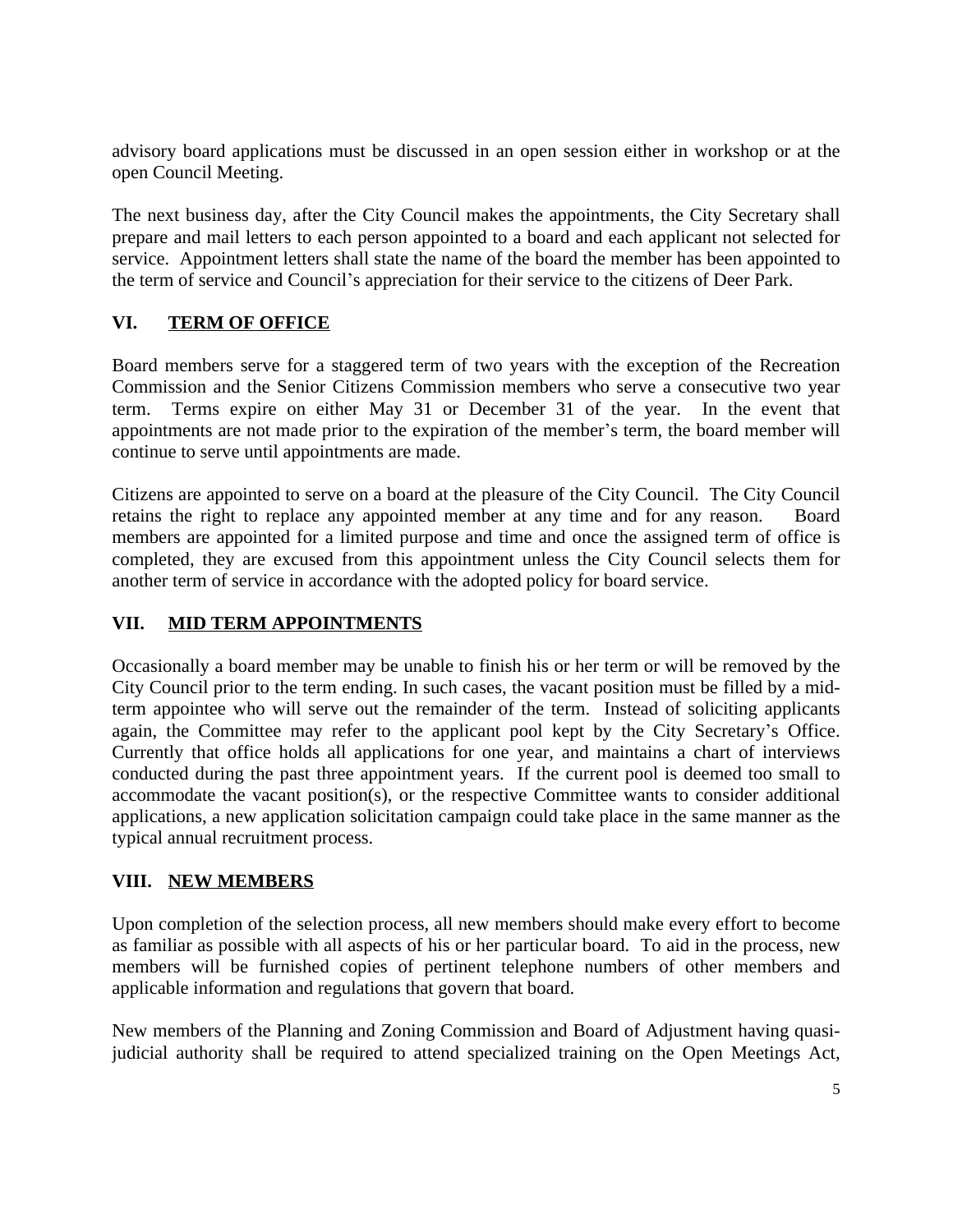Public Information Act and any State statues pertinent to their position on the board within three (3) months of their appointment. Such training shall be coordinated by and expenses born by the City.

Members of boards who are considered by State statute to be an officer (quasi-judicial authority) of the City must be administered a Statement of Officer and must receive the Oath of Office upon induction. The members must sign the oath and it must be notarized and kept in the appropriate file in Central Records. Those persons authorized to administer the statement and the oaths are: the City Secretary, and any Notary Public. Those boards include the Planning and Zoning Commission and the Board of Adjustment.

## **IX. DUTIES OF BOARD AND COMMISSIONS GENERALLY:**

All boards and commissions shall act in an advisory capacity to the City Council with the exception of the:

- ►Board of Adjustment whose decision is final as set out in Section 17.03 of the Zoning Ordinance of the City of Deer Park, and the
- ►Planning and Zoning Commission in particular issues

Boards and commissions shall advise the Council on issues peculiar to their particular interests. No member of a board or commission shall become involved in the daily operations of the departments of the City or in personnel matters.

Specific duties of all boards and commissions are outlined in the Code of Ordinances as follows:

Board of Adjustment Appendix A - Zoning, Article 17.03 Library Board of Trustees Chapter 54, Section 54.20 Parks & Recreation Commission Chapter 74, Section 74-25 and 74.26 Planning and Zoning Commission Charter, Article VIII, Section 8.01

## **X. ATTENDANCE AT MEETINGS**

It is imperative that members maintain regular attendance. The following procedure has been established in order to assist in maintaining the record.

Members who cannot attend the meeting should contact the chairman or appropriate staff member concerning his or her absence prior to the meeting.

Three (3) consecutive absences from regular sessions, or absence from more than twenty-five percent (25%) of the meetings in any six month period, shall cause the board liaison to report the attendance record of the member to the City Council.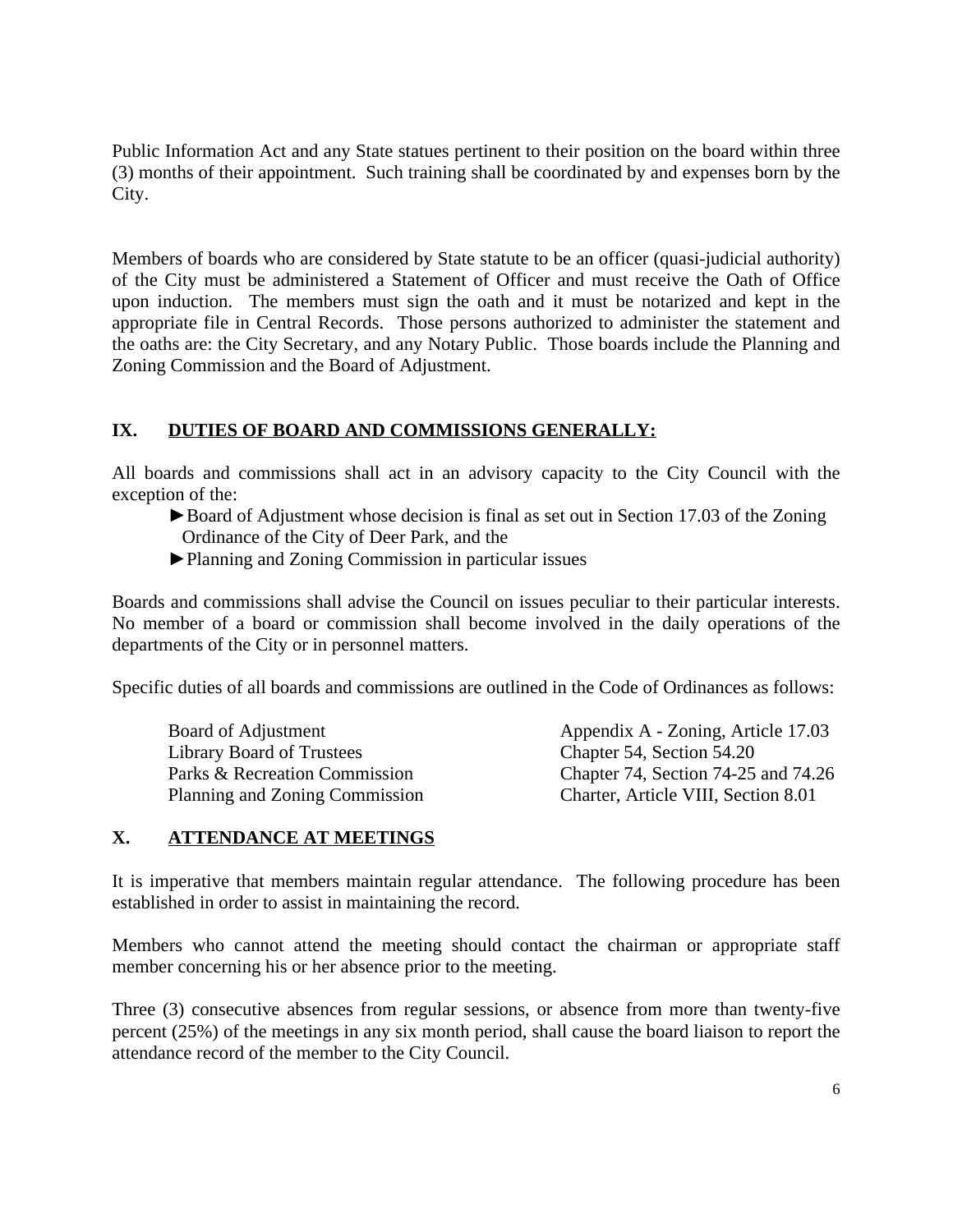The Council is most appreciative of the dedication and contribution by those who are willing to donate their time to community service. Any decision reached by any of these boards has an impact on the entire community. Therefore, if a quorum is not present because of habitual absenteeism by certain members, the integrity of the board as a whole is affected.

## **XI. ROLE OF STAFF LIAISON**

The role of the liaison is to act as a communication conduit between the City Council and the board or commission. The liaison shall take no part in the board or commission discussions unless requested.

A staff member (usually a department director) is assigned to each respective board to perform support services, provide technical data, prepare agendas, post notices of meetings, prepare minutes of the meetings, and other related functions. The staff member is an ex-officio member of the board, but is not entitled to vote or preside over meetings.

The staff member should arrange a meeting with all new members prior to the first meeting date for briefings on procedures, legal responsibilities, duties of the board, and background information on items that may be considered at the next meeting.

### **XII. CONDUCT OF MEETINGS**

- A. The Chair shall preside at the meetings and in his/her absence the Vice-Chair shall preside. The Chair shall call the meeting to order.
- B. The Chair may address the posted items on the agenda in any order he/she chooses as long as every item is addressed.
- C. A motion may be made by any member other than the presiding officer. A second to the motion is required before a vote can be taken. Any motion dies from a lack of a second.
- D. Roberts Rule of Order shall be used as a guideline to conduct meetings.
- E. All meetings will be held in compliance with the Open Meetings Act and shall be open to the public.

## **XIII. RECORD OF MEETINGS**

A record of all meetings is to be kept. Pertinent items to be included are as follows:

AGENDA - The agenda will serve as the order of business and provide the form for posting of the notice of meetings. The official posting of the agenda must be at least 72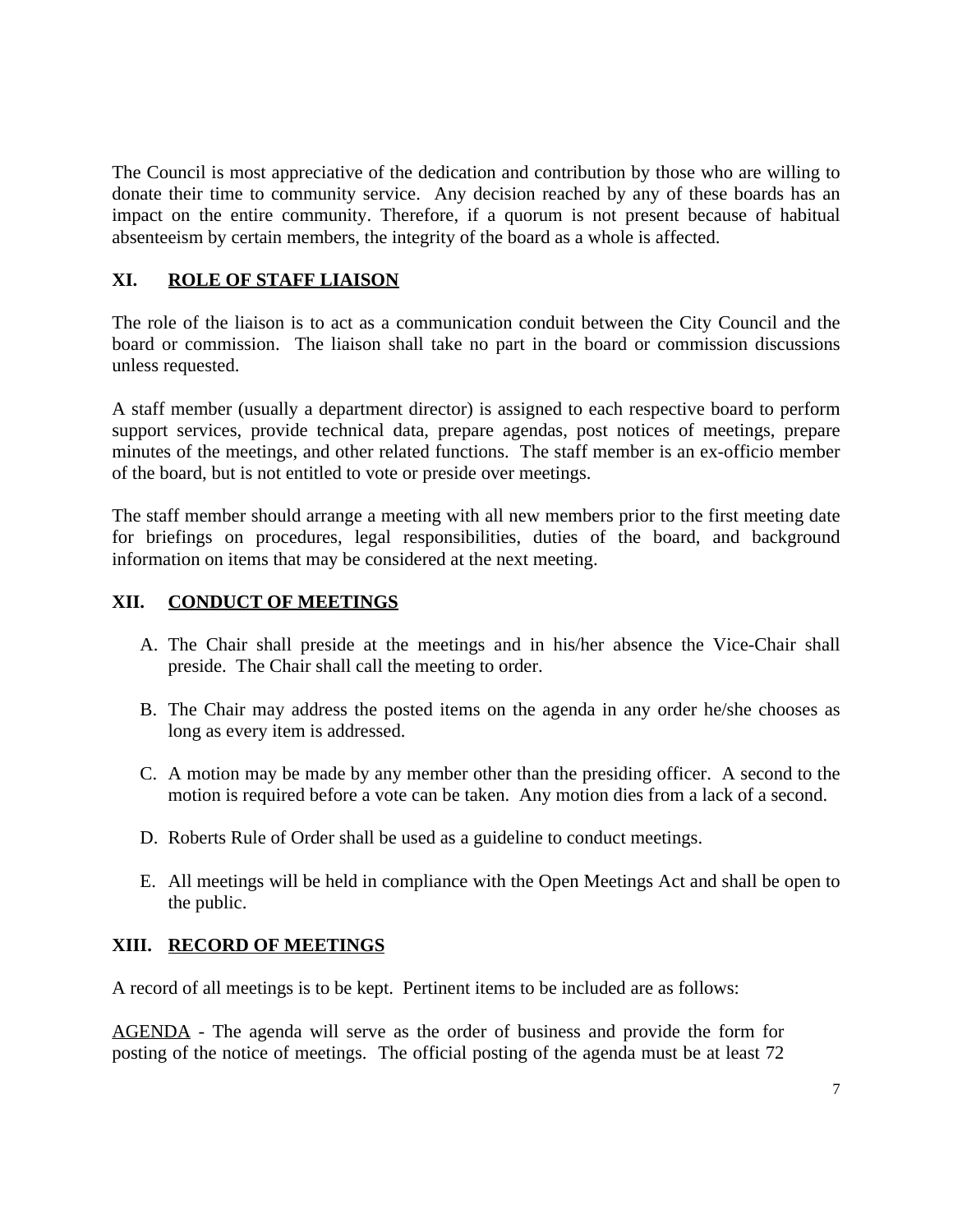hours in advance of the meeting in a place(s) readily accessible to the public. Two postings are recommended. (1) City Hall outside bulletin board; (2) Front door of the place of assembly, providing the notice is visible at all times. Agendas shall be made available in advance of the meetings on the City's web site. Copies of the agenda, along with supporting data, shall be provided to each member at least 72 hours in advance of the meeting date.

Some boards meet periodically or on an as-needed basis; however, others meet on a specified schedule. In the event a regularly scheduled meeting is cancelled, a notice should be posted stating that the meeting has been cancelled and giving the reason for such cancellation and, if known, the date of the next meeting.

MINUTES OF MEETINGS - The staff member will be responsible for keeping an accurate record of all meetings. The minutes shall include a record of attendance, summary of the discussion, recommendations and/or voting record, indicating by name members voting "for" or "against" all items of business, unless the vote was unanimous. Minutes are permanent record and should be retained as such.

RECORD OF ATTENDANCE - Minutes of each meeting shall accurately reflect the names of those members in attendance.

If a member is late, the minutes shall indicate the position on the agenda upon arrival by utilizing the following statement:

"At this point, (name) arrived, the time being \_\_\_\_\_ p.m. (a.m.)

## **XIV. FELONY BACKGROUND**

As a representative of the City of Deer Park and due to the nature of the business and associations performed by each Board and Commission member, a felony background verification will be conducted on all new applicants effective with the adoption of this policy. (December 20, 2011)

As of the adoption of this policy, all current members are grandfathered, and a felony background verification will not be conducted when applying for re-appointment.

However, any current member who is re-appointed for a new two-year term after the adoption of the policy will be required to notify the City Secretary within ten (10) days of any charge for a felony or crime of moral turpitude during their term. A member failing to notify the City of such charges will be automatically terminated. A member who is charged and makes the required notification will be on suspension from the Board pending final judgment.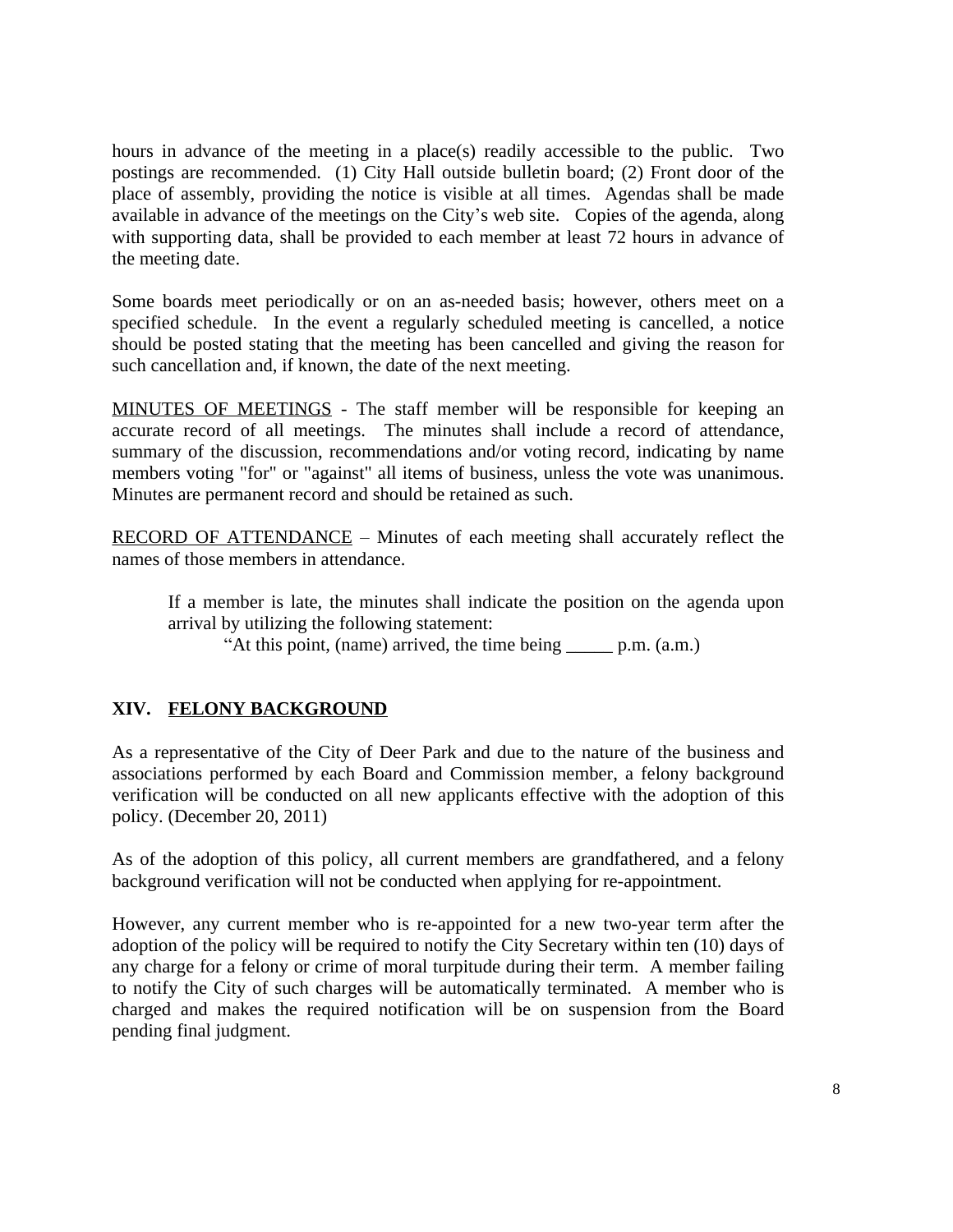#### **City of Deer Park Application for Appointment to City Boards and Commissions**

|                                            | Name of Board or Commission to which you are applying:<br><b>Library Board Trustees</b>                                                                                                                |         |         |          |       |
|--------------------------------------------|--------------------------------------------------------------------------------------------------------------------------------------------------------------------------------------------------------|---------|---------|----------|-------|
|                                            | Parks and Recreation Commission<br>Planning and Zoning Commission/Board of Adjustment                                                                                                                  |         |         |          |       |
|                                            | (Composition, terms, duties and responsibilities are outlined in Policy)                                                                                                                               |         |         |          |       |
|                                            |                                                                                                                                                                                                        |         |         |          |       |
|                                            | $(Title)$ $(Last)$                                                                                                                                                                                     | (First) |         | (Middle) |       |
|                                            |                                                                                                                                                                                                        |         |         |          |       |
|                                            | (Street)                                                                                                                                                                                               |         | (City)  | (State)  | (Zip) |
| Mailing Address: (If different from above) |                                                                                                                                                                                                        |         |         |          |       |
|                                            | (Street)                                                                                                                                                                                               | (City)  | (State) | (Zip)    |       |
|                                            |                                                                                                                                                                                                        |         |         |          |       |
|                                            | (Phone)                                                                                                                                                                                                |         |         | (Fax)    |       |
|                                            |                                                                                                                                                                                                        |         |         |          |       |
|                                            |                                                                                                                                                                                                        |         |         |          |       |
|                                            |                                                                                                                                                                                                        |         |         |          |       |
|                                            | Are you a registered voter in the City? _______ Yes ______ No                                                                                                                                          |         |         |          |       |
|                                            |                                                                                                                                                                                                        |         |         |          |       |
|                                            | Do you, your spouse or your employer have any financial interest, directly or indirectly, in matters that<br>might come before the Board and Commission to which you seek appointment?                 |         |         |          |       |
|                                            | $\frac{1}{1}$ Yes $\frac{1}{1}$ No If yes, explain: $\frac{1}{1}$                                                                                                                                      |         |         |          |       |
|                                            | Do you, your spouse or your employer have any financial interest, directly or indirectly, in the sale to the<br>City of any land, materials, supplies or service?                                      |         |         |          |       |
|                                            | $\frac{1}{1}$ Yes $\frac{1}{1}$ No If yes, explain:                                                                                                                                                    |         |         |          |       |
|                                            | <b>Convictions:</b> Have you ever been convicted of violating any federal, state or municipal law, regulation or<br>ordinance? Wes Western Mo If yes, give details. Do not include traffic violations. |         |         |          |       |
|                                            |                                                                                                                                                                                                        |         |         |          |       |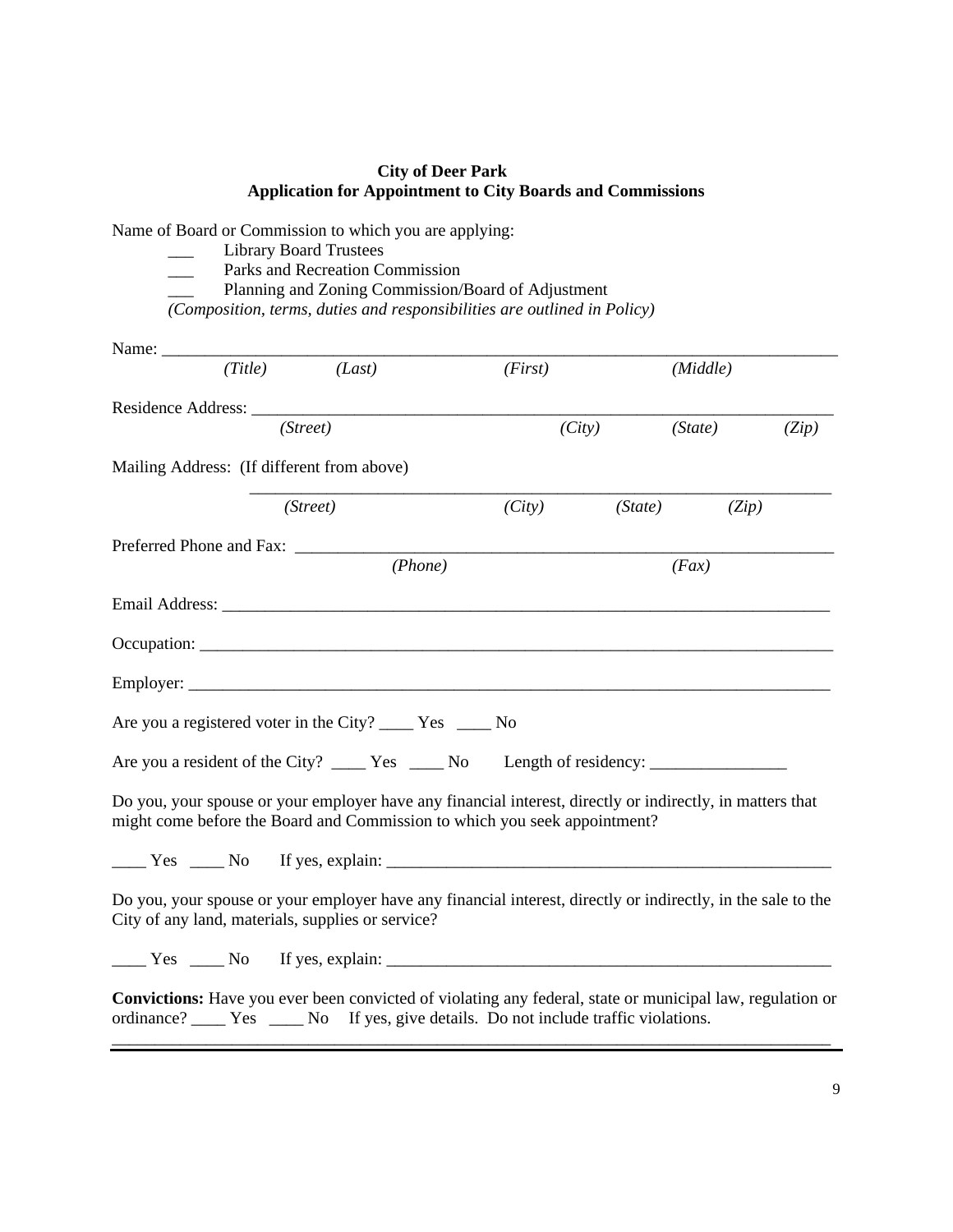*City of Deer Park Application for Appointment to City Boards and Commissions Page 2*

| <b>BACKGROUND</b>                                                                                                                                                                                                                                                                |  |
|----------------------------------------------------------------------------------------------------------------------------------------------------------------------------------------------------------------------------------------------------------------------------------|--|
| Education: ____ High School ______ College - Course Study: ______________________                                                                                                                                                                                                |  |
|                                                                                                                                                                                                                                                                                  |  |
|                                                                                                                                                                                                                                                                                  |  |
|                                                                                                                                                                                                                                                                                  |  |
| Position and Dates of Volunteer Experience/Community Service:<br><u> 1989 - Jan Barnett, fransk politik (d. 1989)</u>                                                                                                                                                            |  |
| Please specify membership and give title and dates, and/or employment with all Boards, Commissions,<br>Corporations, Non-Profit Entities, Agencies, or other Entities on any other government Board or<br>Commission that you have held. Additional information may be attached. |  |
|                                                                                                                                                                                                                                                                                  |  |
|                                                                                                                                                                                                                                                                                  |  |
|                                                                                                                                                                                                                                                                                  |  |
|                                                                                                                                                                                                                                                                                  |  |
| <b>Reasons for seeking appointment:</b> Please attach a brief narrative outlining your interests and<br>qualifications for seeking appointment. You may also add a resume or additional information.                                                                             |  |

**I have read and understand the instructions and appointment process.** I certify that all statements that I have made on this application and other supplementary materials are true and correct. I hereby authorize the City of Deer Park to investigate the accuracy of this information from any person or organization, and I release the City of Deer Park and all persons and organizations from all claims and liabilities arising from such investigation or the supplying of information fur such investigation. I acknowledge that any false statement or misrepresentation on this application or supplementary materials will be cause for refusal of appointment or immediate dismissal at any time during the period of my appointment.

\_\_\_\_\_\_\_\_\_\_\_\_\_\_\_\_\_\_\_\_\_\_\_\_\_\_\_\_\_\_\_\_\_\_\_\_\_\_\_\_\_\_\_\_\_\_\_ \_\_\_\_\_\_\_\_\_\_\_\_\_\_\_\_\_\_\_\_\_\_\_

Signature Date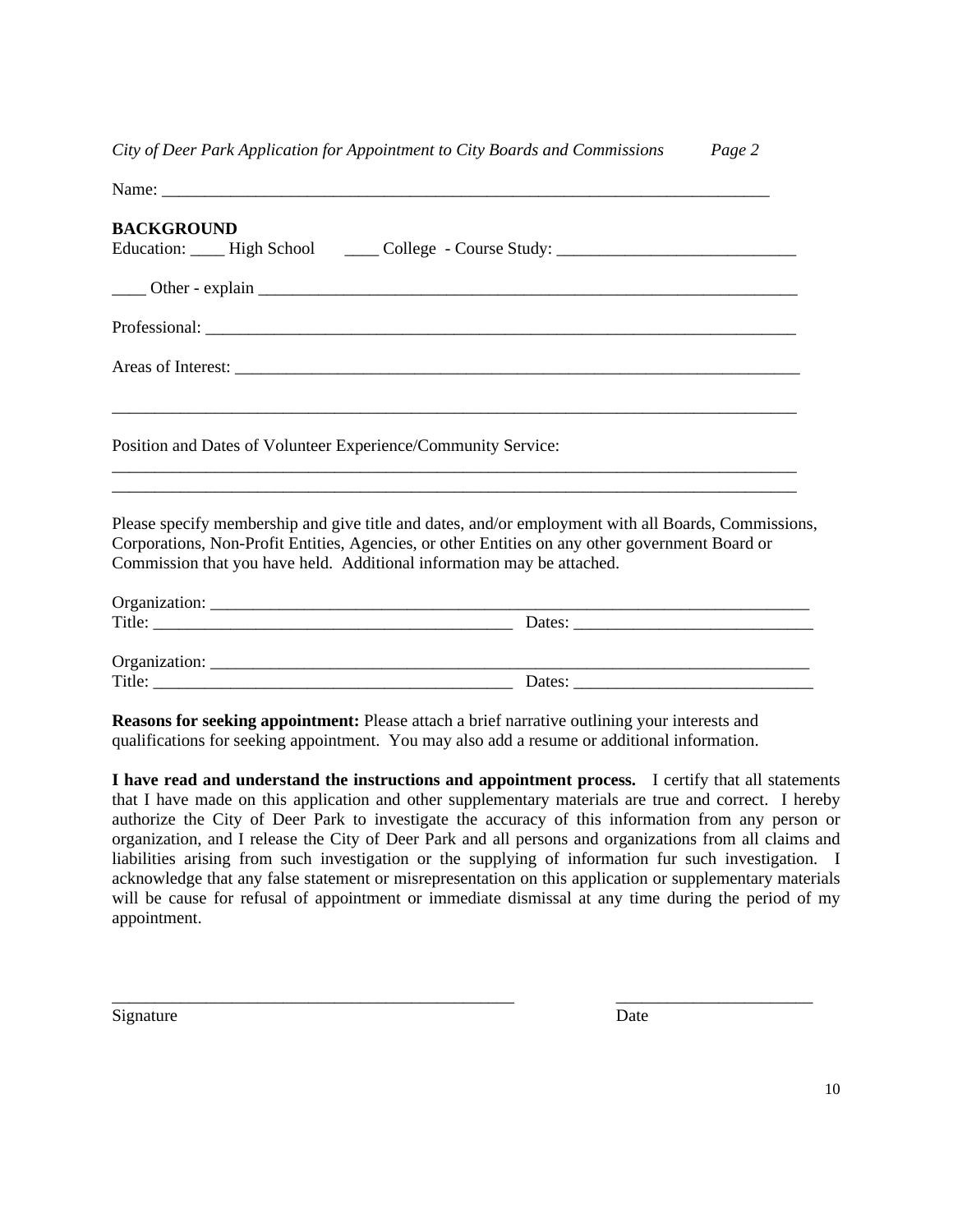# **City of Deer Park Consent for Felony Background History Authorization/Waiver/Indemnity Form**

Each volunteer applicant who is to be screened must sign a consent for felony background history authorization/waiver/indemnity form, giving approval for the City of Deer Park to perform a felony background search.

I authorize any duly authorized agent of the City of Deer Park to conduct a review of and obtain full disclosure of all records relating to my felony background record, as received from the reporting agencies, may include arrest and conviction data as well as plea bargains and deferred adjudication. I understand that this information will be used in part to determine my eligibility for a volunteer position with the City of Deer Park. I also understand that as long as I remain a volunteer with the City of Deer Park, the felony background check may be repeated at anytime. I understand that I will have an opportunity to review the background and a procedure is available for clarification, if I dispute the record received.

*I, the undersigned, do, for myself, my heirs, my executors and administrators, hereby remise, release and forever discharge and agree to indemnify the City of Deer Park and each of their officers, directors, employees and agents harmless from and against any and all causes of actions, suits, liabilities, costs debts and sums of money, claims and demands whatsoever, and any and all related attorney's fees, court costs and other expenses resulting from the investigation of my background in connection with my application to become a volunteer.*

| <b>Applicant Name:</b>                 |                                                                                                                                                                                 |      |
|----------------------------------------|---------------------------------------------------------------------------------------------------------------------------------------------------------------------------------|------|
|                                        |                                                                                                                                                                                 |      |
| Date of Birth _______________________  | Social Security #                                                                                                                                                               |      |
| Driver's License Number ______________ |                                                                                                                                                                                 |      |
| Signature                              |                                                                                                                                                                                 | Date |
| office.                                | Subscribed and sworn to before me, by the said _________________________________<br>this ________ day of _________________, 20____ to certify which witness my hand and seal of |      |
| SEAL                                   | Notary Public in and For Harris County, Texas                                                                                                                                   |      |
|                                        | FILE COMPLETED APPLICATION FORM WITH CITY SECRETARY'S OFFICE BY DEADLINE                                                                                                        |      |

City of Deer Park - City Secretary Department - P. O. Box 700 - Deer Park, Texas 77536